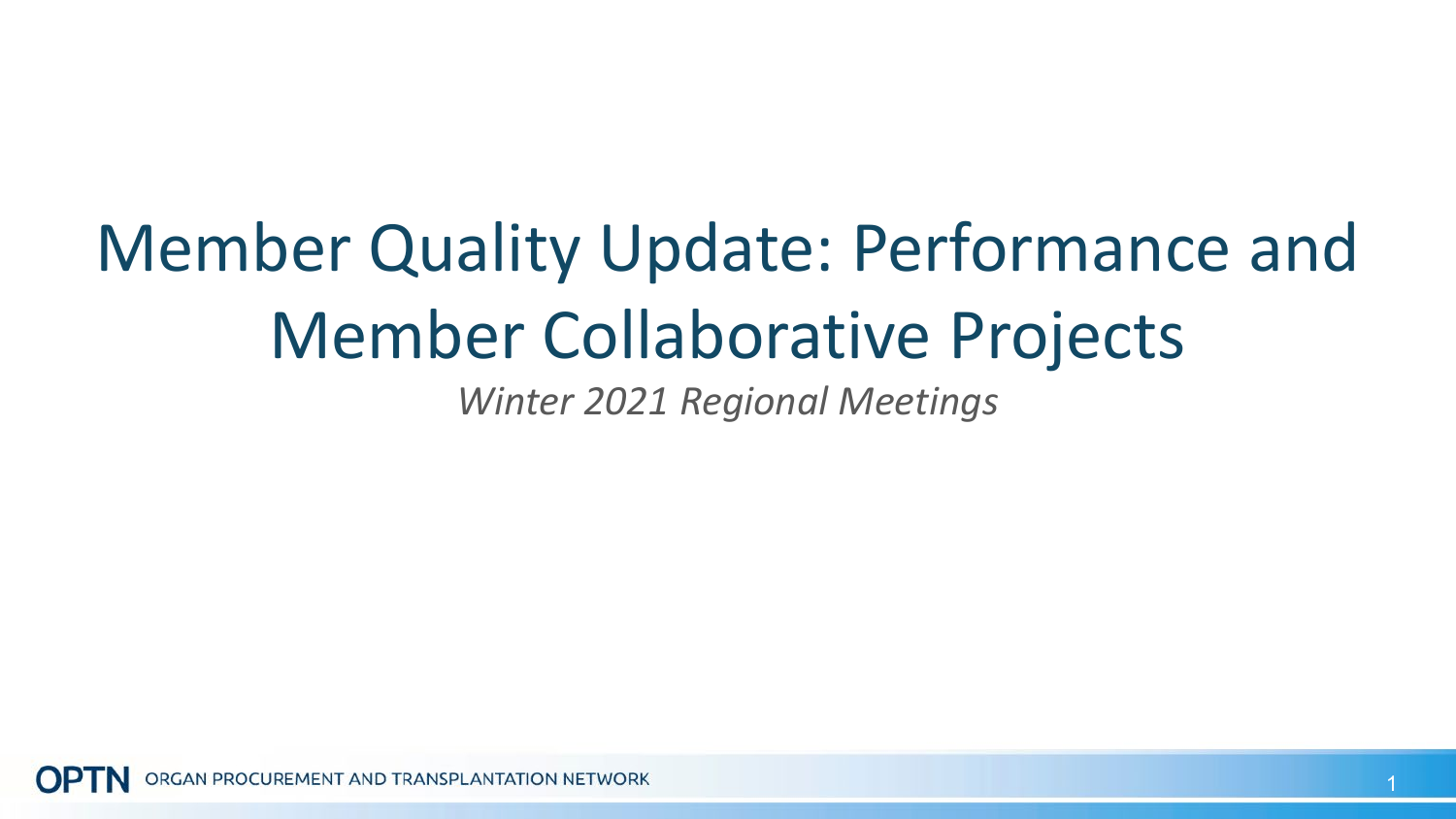## Performance Monitoring Enhancement

ORGAN PROCUREMENT AND TRANSPLANTATION NETWORK **OPT**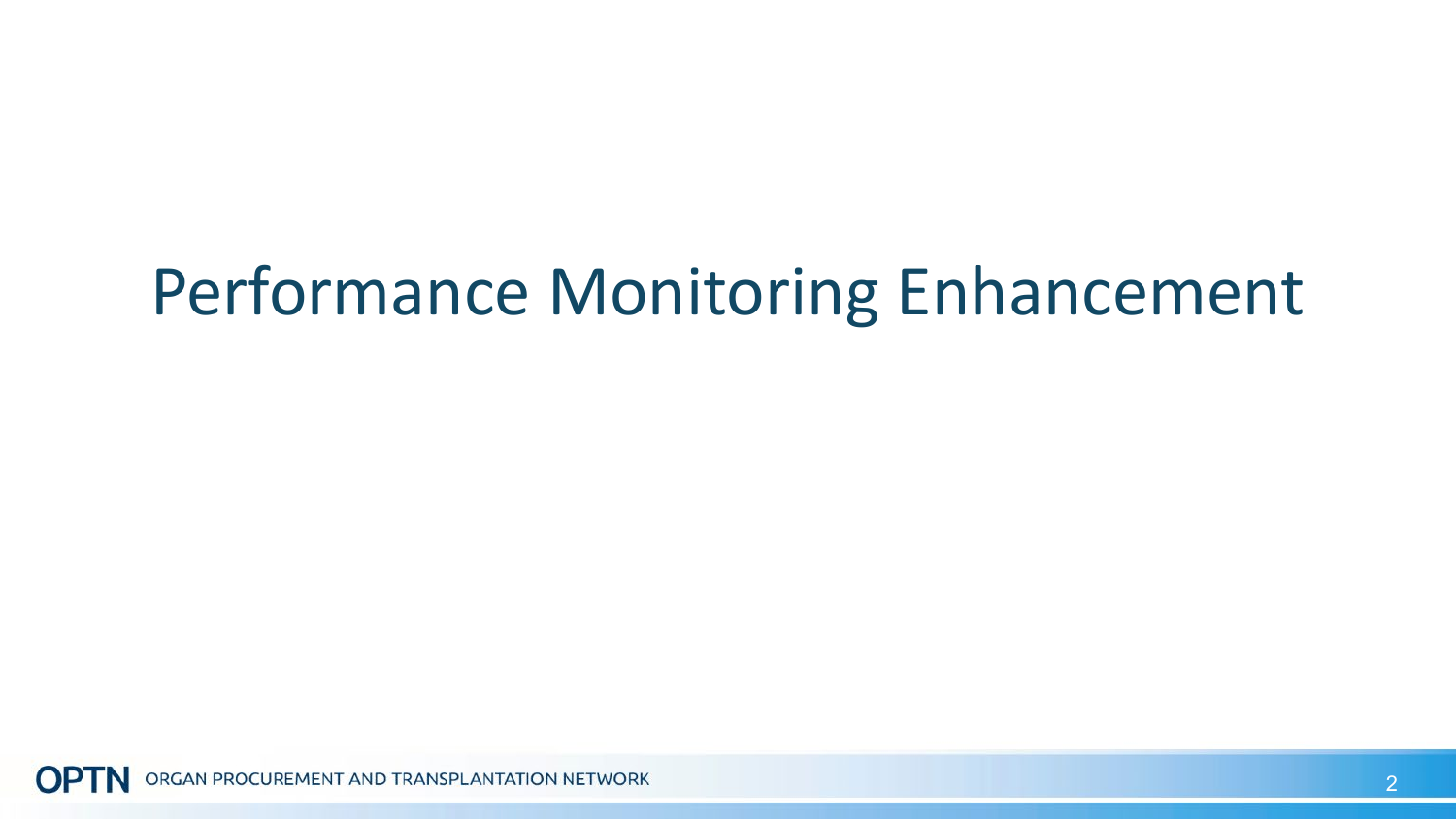## Performance Monitoring Enhancement

- The Membership and Professional Standards Committee (MPSC) Performance Monitoring Enhancement project focuses on creating a balanced scorecard (metrics) and revising the MPSC's review process
	- Follow-up to OPTN Ad Hoc Systems Performance Committee (SPC) recommendations:
		- Eliminate reliance on a single metric as measure of overall member performance
		- Implement holistic review with multiple metrics from various phases of transplant
- **Additional MPSC objectives:** 
	- Utilize current data to identify real time patient safety issues
	- I dentify opportunities for improvement and collaborate with members to improve
	- Support efforts that increase transplants, promote equitable access to transplant and promote innovation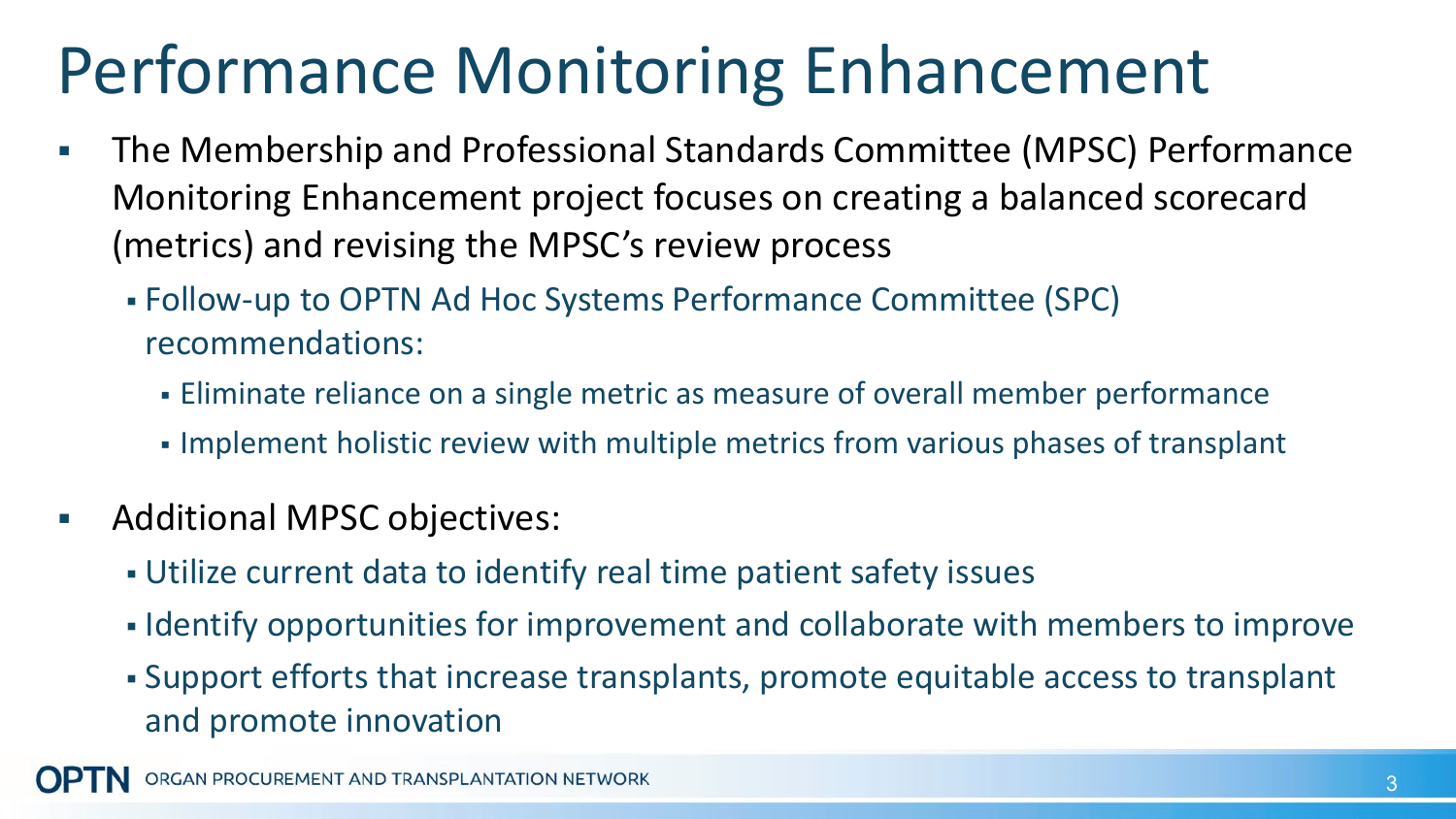## Performance Monitoring Enhancement

#### Metrics:

- Indentified metrics that focus on different dimensions of care (e.g., waitlist management, post-<br>transplant outcomes)
- Considering waitlist mortality, offer acceptance, 90-day survival, 1-year survival conditional on 90-day survival
- Considering organ specific differences and other future metrics that could replace/complement currently available metrics

#### **NPSC Review Process:**

- Want to limit frequency of MPSC intervention
- Considering different review options based on situation
	- Initial notice to program will include offer of assistance through collaborative improvement projects
	- More involved MPSC review process will be reserved for real time patient safety issues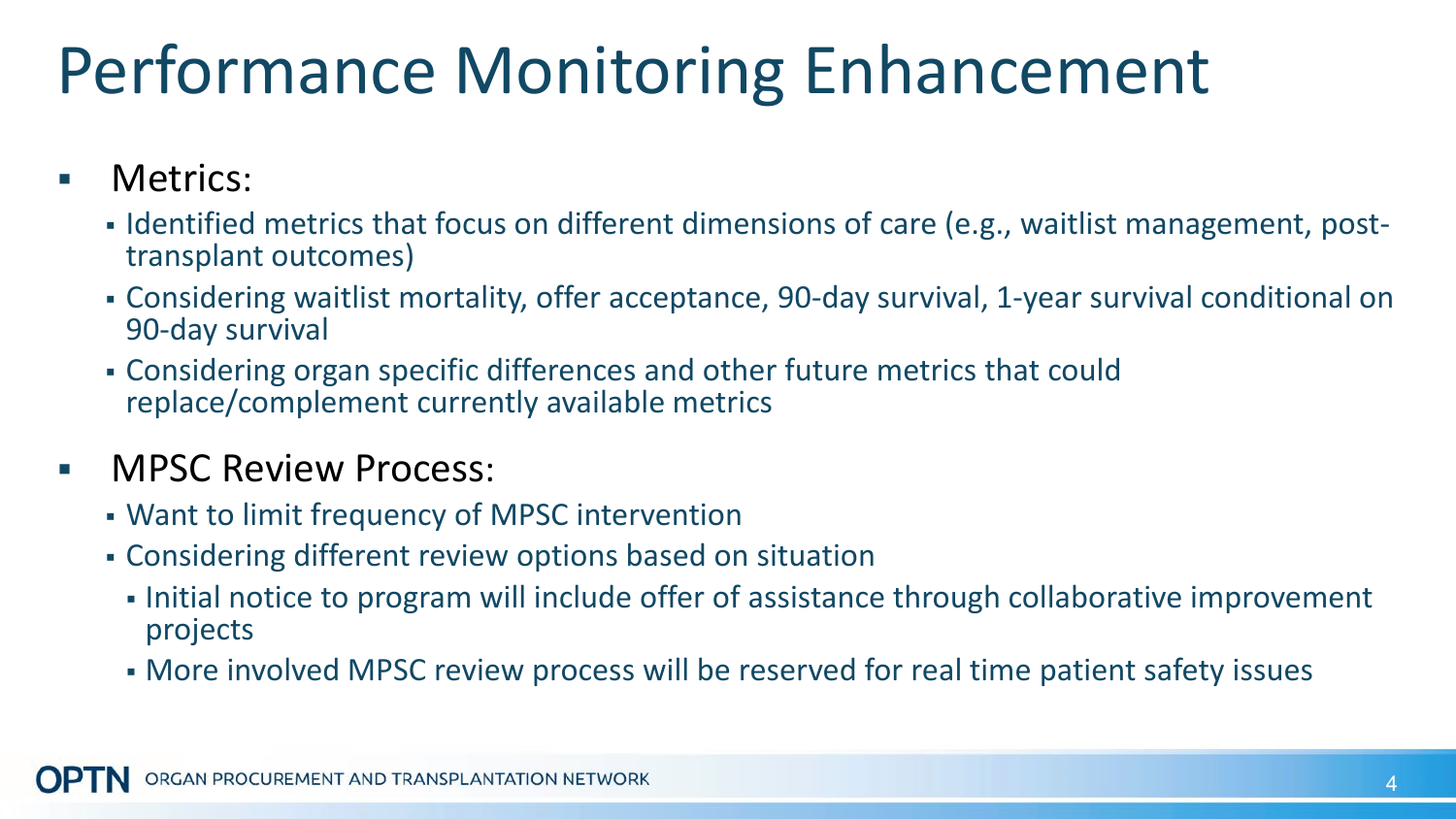#### Individual Member Focused Improvement

ORGAN PROCUREMENT AND TRANSPLANTATION NETWORK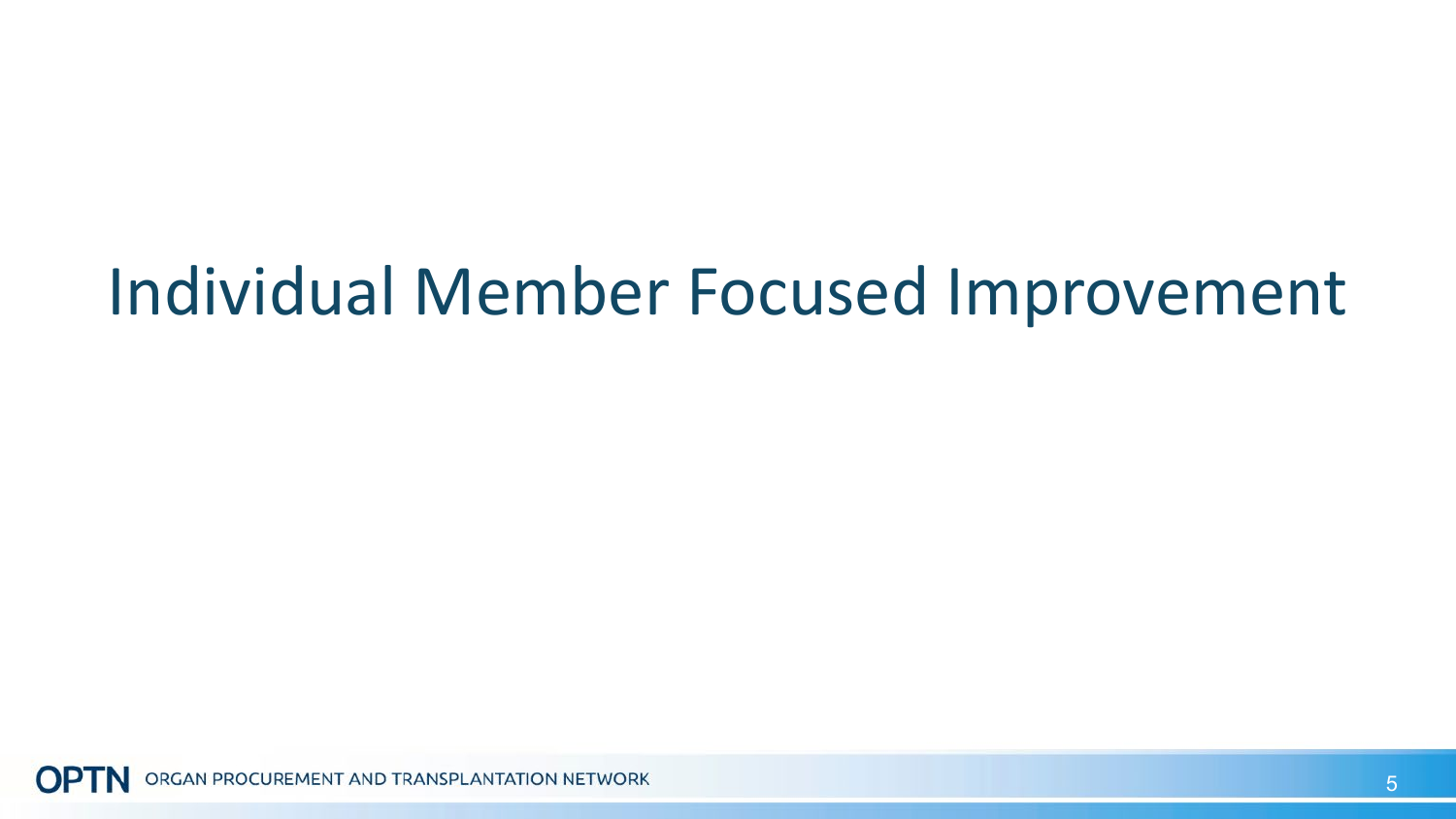## Individual Member Focused Improvement (IMFI)

- Project Goal:
	- Help members improve by providing quality improvement support and expertise, including custom-designed engagements to address a member's unique needs and opportunities
- **Discovery Phase:** 
	- Completed 6 key informant interviews with members
	- Obtained MPSC feedback at in-person meetings
	- Created core IMFI team representation from Member Quality staff in different functional areas with a particular interest in quality improvement activities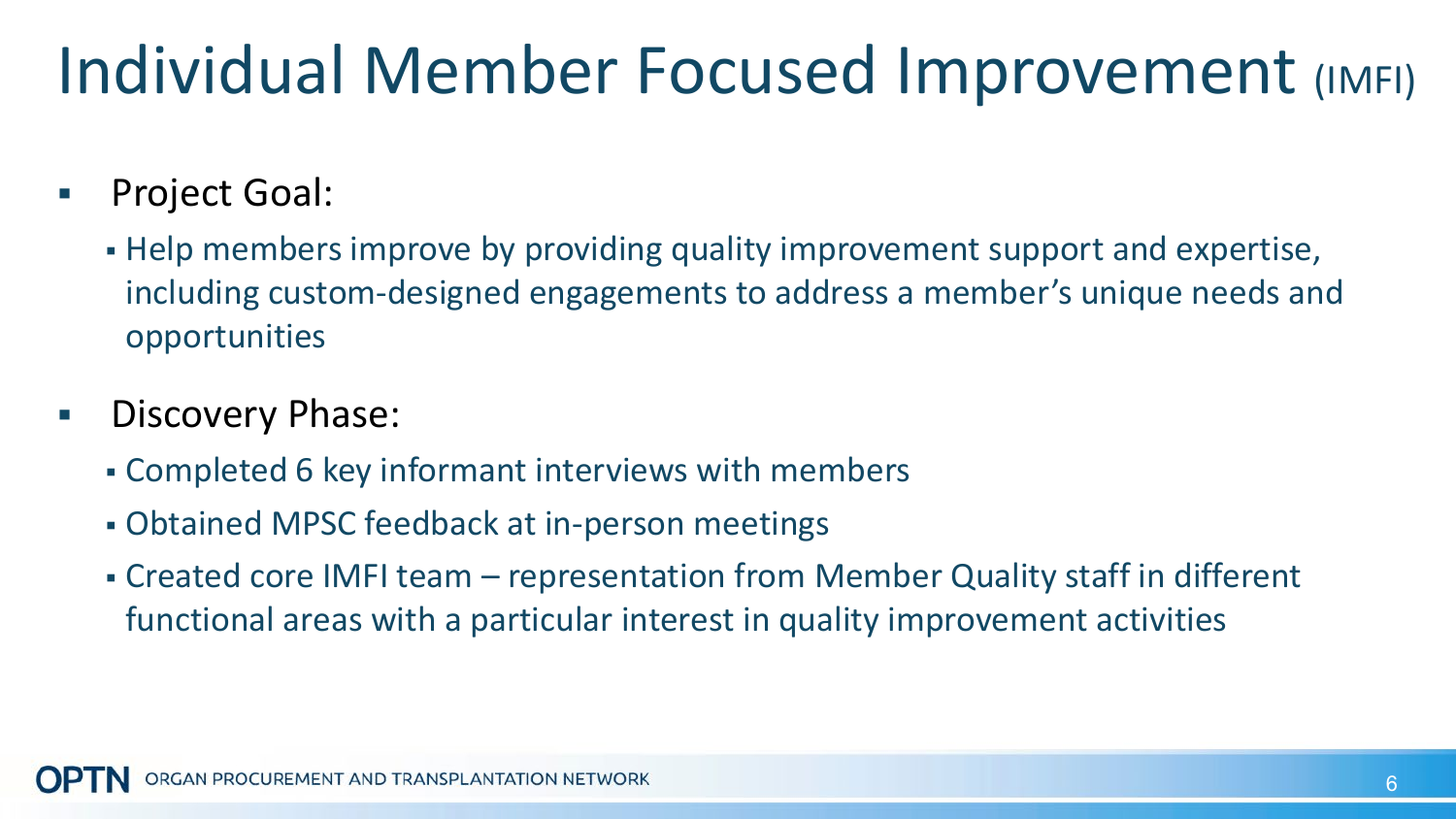## IMFI Pilot

- First pilot project with an OPTN member is underway; all activities have had to be virtual.
- Completed:
	- 2 UNET Data Portal Education sessions led by UNOS Member Quality Staff
	- 1 customized coaching session with data analysis of pilot member's baseline data and identification of areas for improvement
	- Regular check-in with pilot member to ensure planning, implementation and evaluation of improvement projects
- Ongoing:
	- Peer mentoring
	- Process mapping

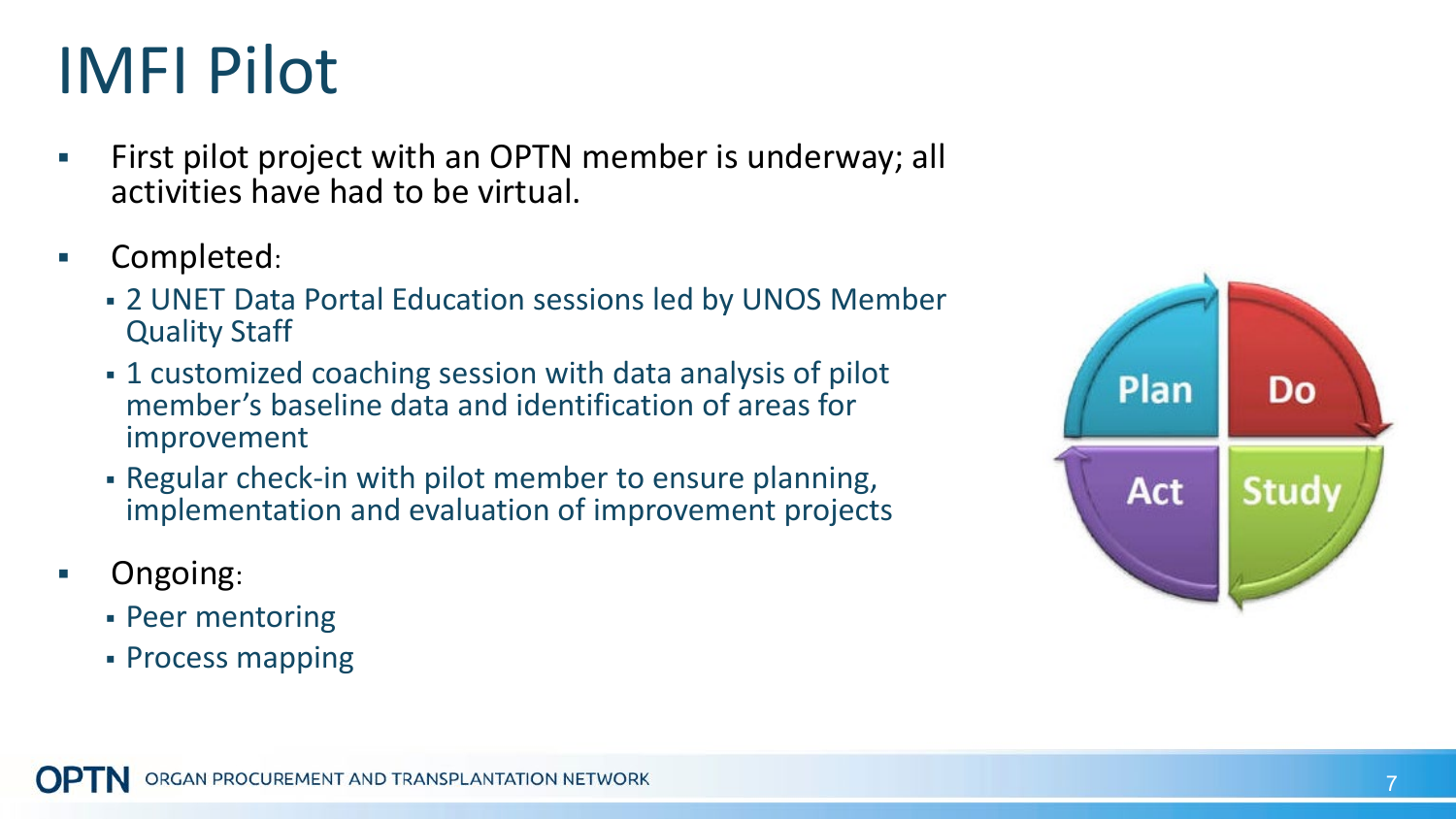### IMFI – Next Steps

- **Continue first pilot**
- Complete 2 additional, smaller pilot projects
- **Evaluate** effectiveness of pilots
- **Refine** services offered, processes and UNOS staffing model
- **Expand IMFI program to all OPTN members in the future**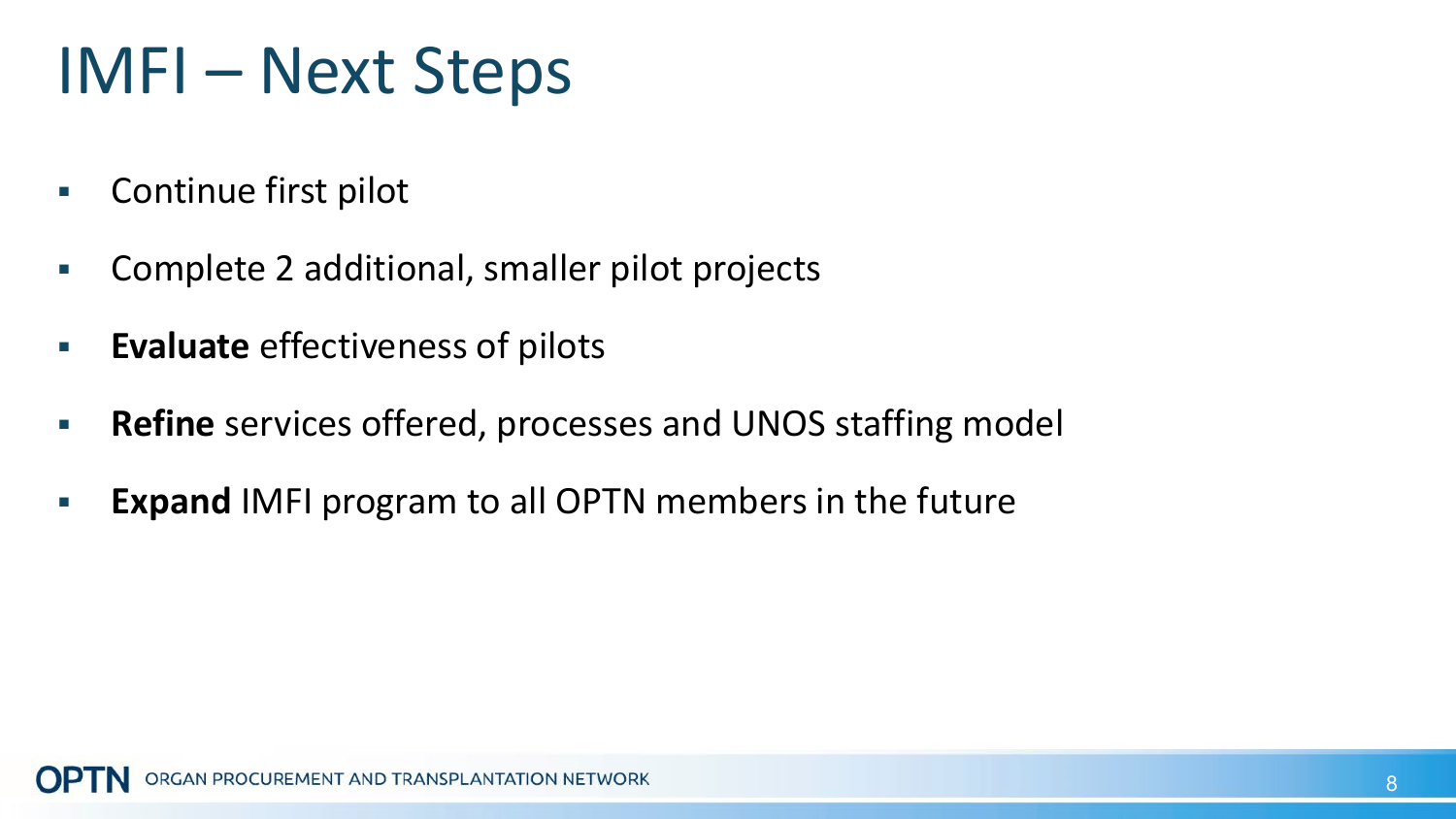## Encouraging Self-Reporting

ORGAN PROCUREMENT AND TRANSPLANTATION NETWORK **OPTN**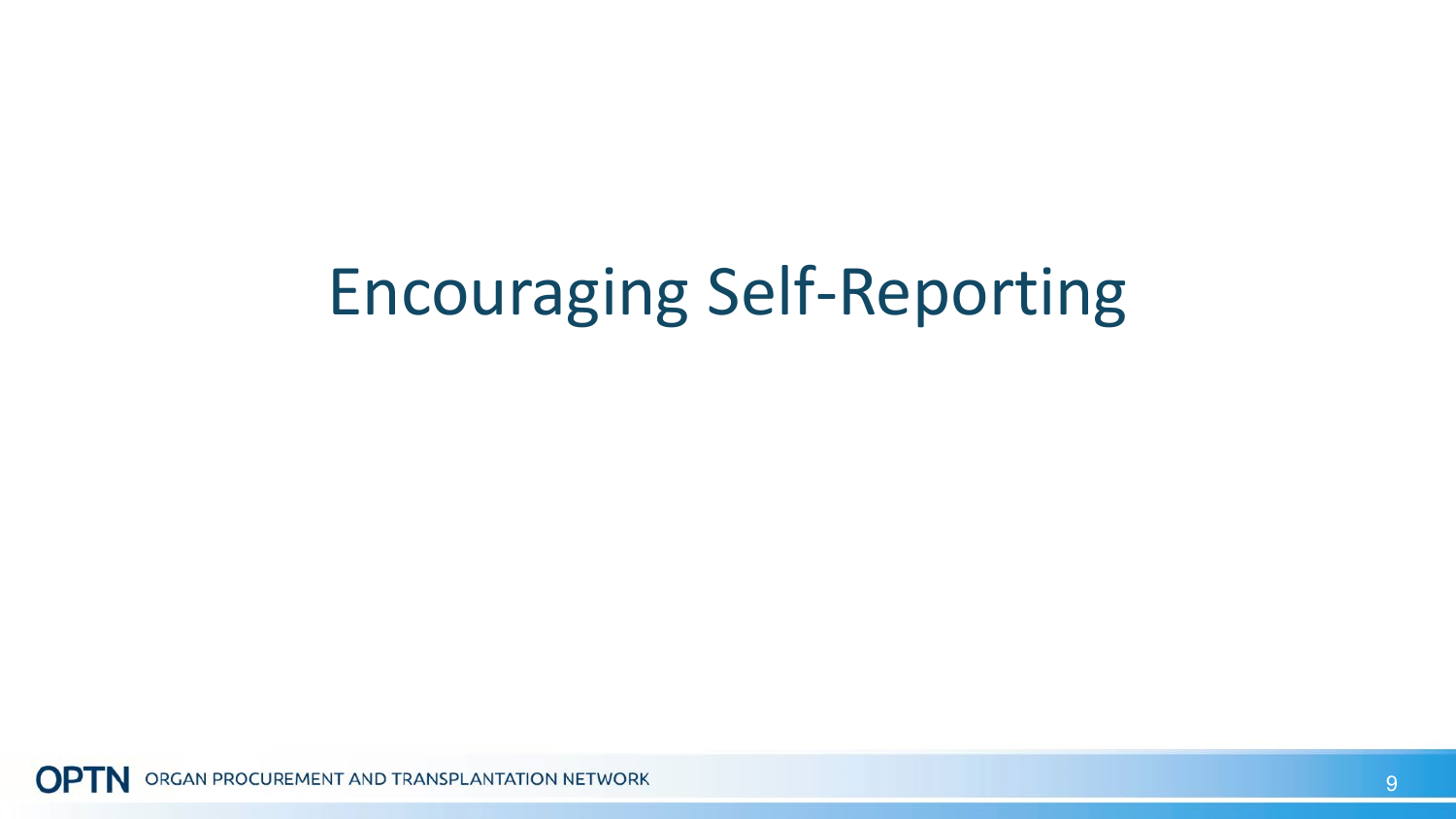## Encouraging Self-Reporting

- OPTN Contract Task: "… develop a plan, with input from the OPTN MPSC, to encourage OPTN member self-reporting of potential patient safety issues, provide incentives to report issues by assisting members in identifying root causes of issues and developing appropriate corrective actions."
- Objectives:
	- I Identify potential patient safety issues, help mitigate risks through Root Cause Analyses (RCA) and Corrective Action Plans (CAP)
	- Collect and share data with the community about trends and issues
	- Provide additional education, guidance and/or policy in response to trends and issues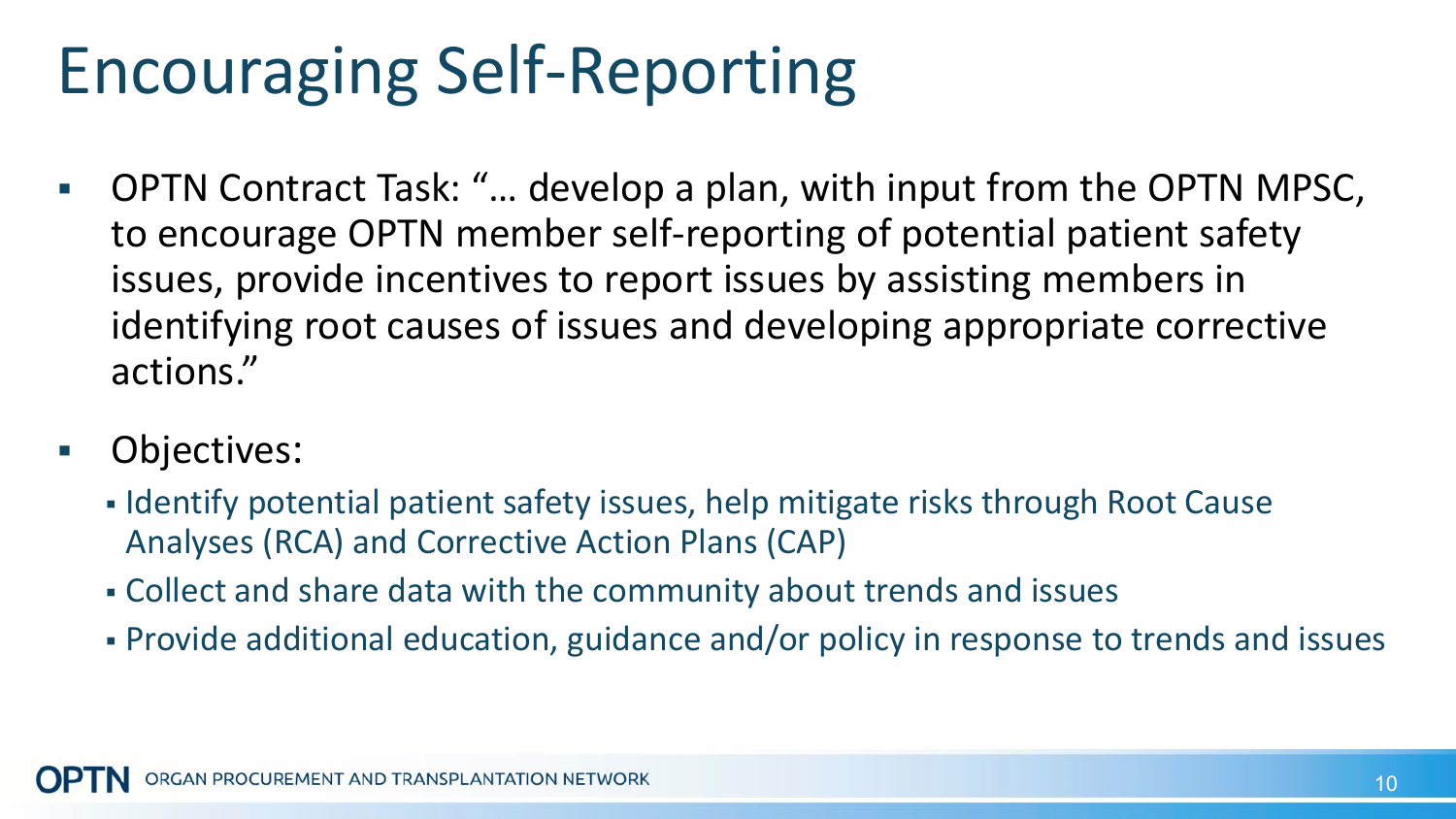## Encouraging Self-Reporting – First Steps

- MPSC implemented new procedure to **close with no action** any case that meets the following criteria:
	- The case was self-reported
	- There was an appropriate and robust response by the member using tools, such as a RCA and a CAP
	- There is no likelihood of recurrence/there is no ongoing patient safety concern
- MPSC closed 34 self reports with no action in 2020
- **EXECONTER CONST CONTER** Continue to consider changes to:
	- Other MPSC processes
	- Reporting mechanisms (UNet Improving Patient Safety Portal)
- Recognized importance of obtaining member feedback to understand how to incentivize self-reporting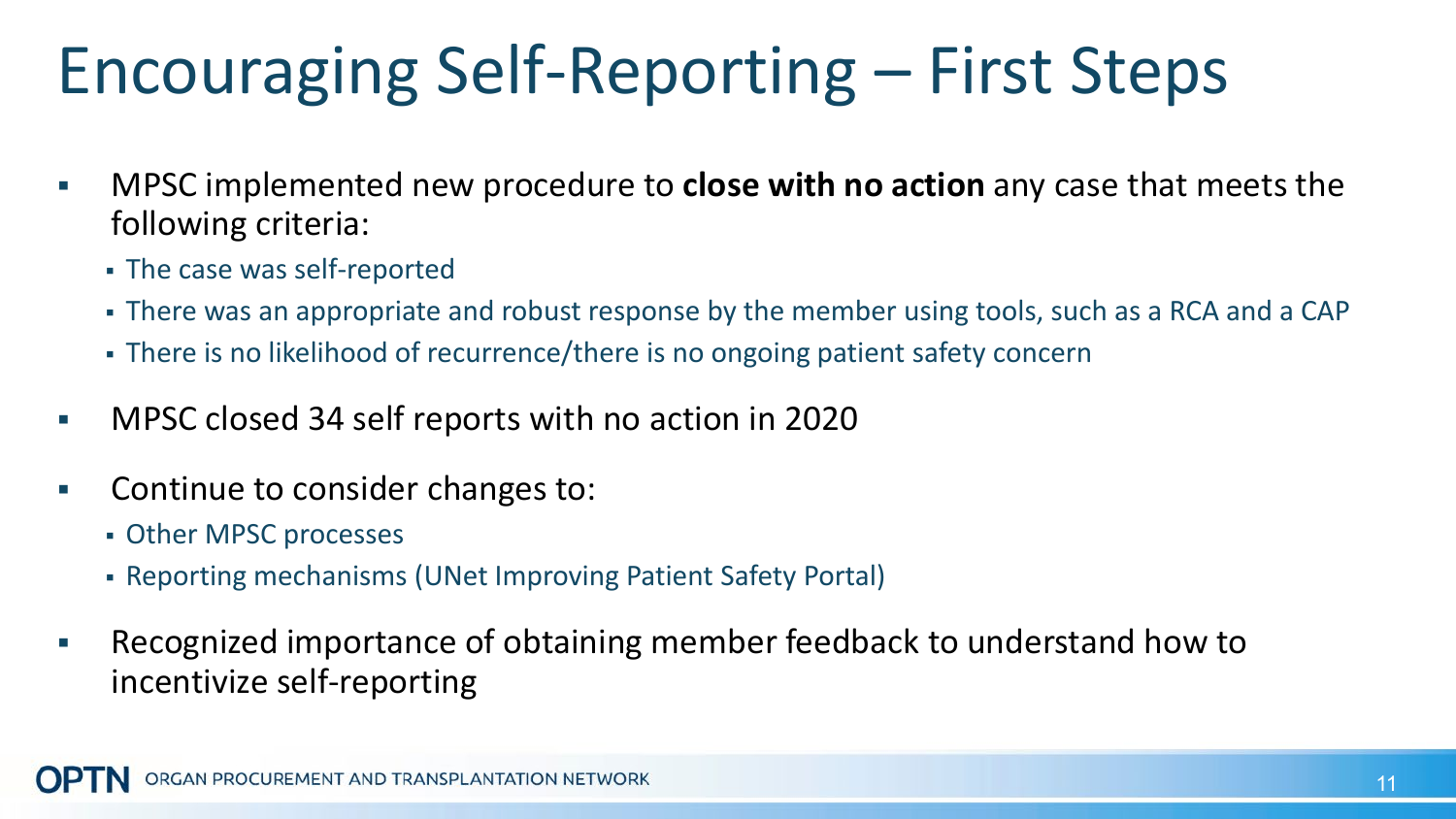## Encouraging Self-Reporting – Discovery

- Began obtaining member feedback during Fall 2020
- Phase 1: Conducted key informant interviews by phone
	- What would incentivize you to self-report patient safety issues to the OPTN?
	- Do you see benefit in OPTN assisting members with imp?
- Completed interviews with 7 OPOs, 4 Transplant Hospitals, 1 Histo Lab
- Analyzing member responses to inform next steps